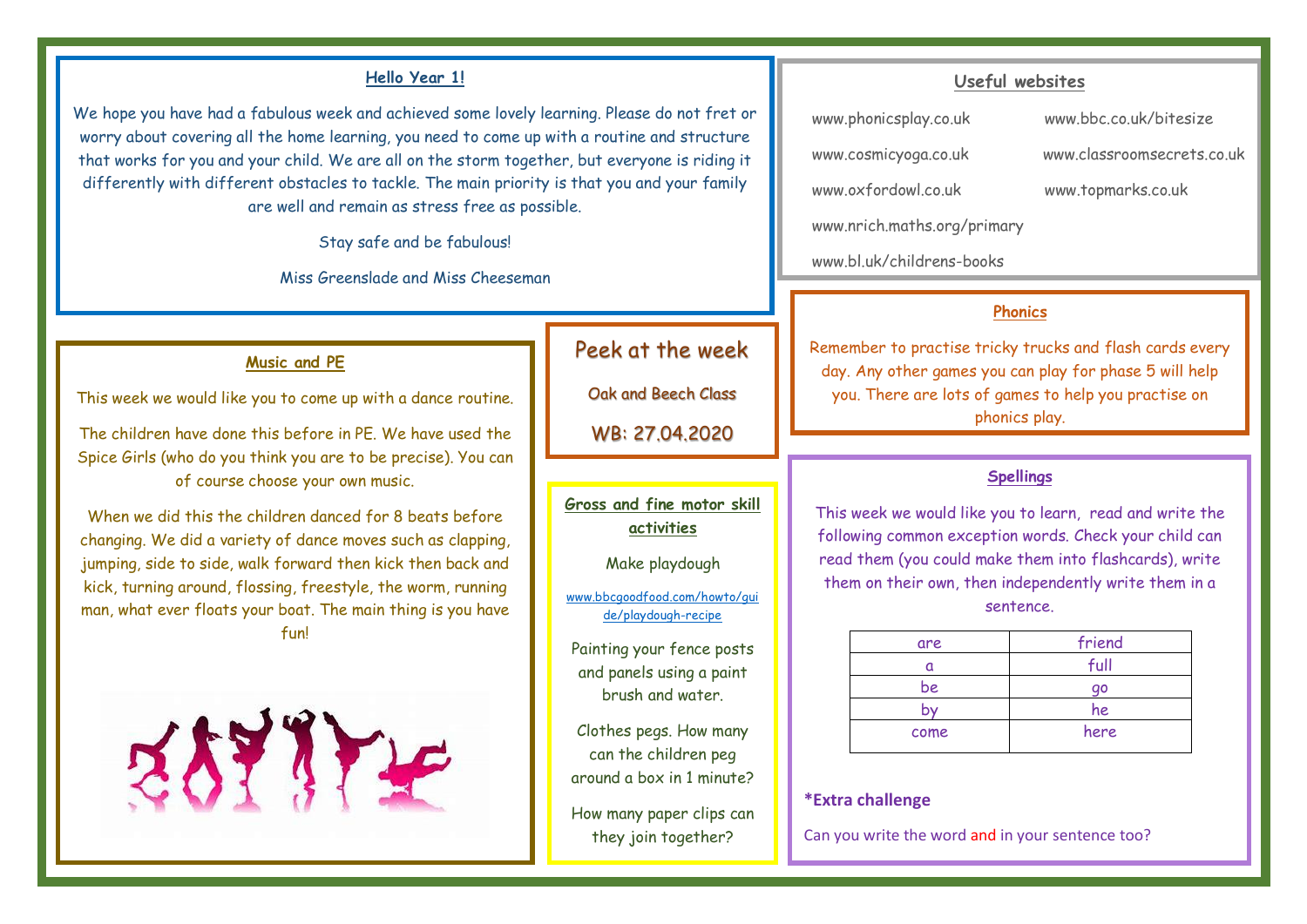# **Maths**

#### **Doubling**

Start with double 1. Collect 1 object and explain by doubling we are adding the same amount so adding 1, add another object. Discuss the ways in which we would record this, which are:

Pictorially – drawing it

Describing it in a number sentence – double 2 is 4

Writing it in a calculation– 2+2=4

This is how it should be recorded: collecting the actual amount, draw it (the butterfly), describe it, and write it in a calculation.

#### If you can try and work up to double 10.



Once the children have completed and understood here are some examples of problem-solving questions and calculations.

Double is 18

Double 4 is

 $9 + \frac{1}{2} + \frac{10}{2}$ 

## **Halving**

We would describe halving as splitting an object into 2 or sharing into 2 equal groups.

Start with 2 objects and model to the children putting the objects into 2 groups. Repeat all the way up to 10 (or 20) getting children to take over once they are confident. Make sure they are physically doing this using objects.

We will then begin to record:

Pictorially – drawing it

Circling it

Writing it in a number sentence – half of 4 is 2

Part whole – the whole number split into 2 groups



Once the children have completed and understood here are some examples of problem-solving questions and calculations.

Ayesha has read half of the books in her class library. There are 8 books in her class library. How many books has she read?

I have 6 strawberries, have I doubled 2? True or false *If the children grasp this, we would discuss how doubling and halving are linked. Double 4 = 8 so half of 8 = 4*

*Some children will grasp this, and others will not, if they do great if not do not worry.*